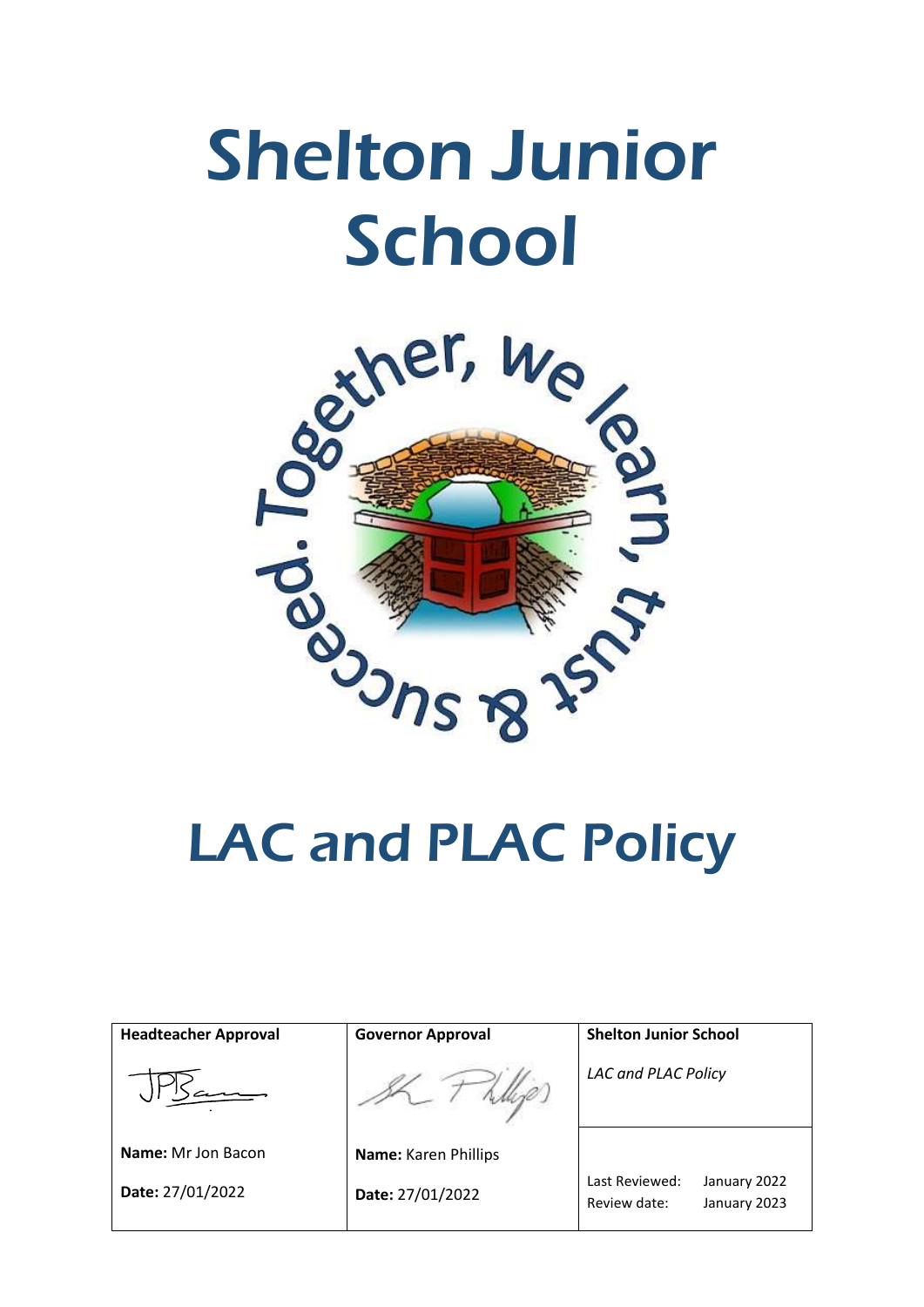## <span id="page-1-0"></span>**Policy review dates and changes**

| <b>Date</b> | By whom | Summary of changes made |
|-------------|---------|-------------------------|
|             |         |                         |
|             |         |                         |
|             |         |                         |
|             |         |                         |
|             |         |                         |
|             |         |                         |
|             |         |                         |
|             |         |                         |
|             |         |                         |
|             |         |                         |
|             |         |                         |
|             |         |                         |
|             |         |                         |
|             |         |                         |
|             |         |                         |
|             |         |                         |
|             |         |                         |
|             |         |                         |
|             |         |                         |
|             |         |                         |
|             |         |                         |

Shelton Junior School

*LAC & PLAC Policy*

Last Reviewed: January 2022 Review date:

January 2023

 $\overline{2}$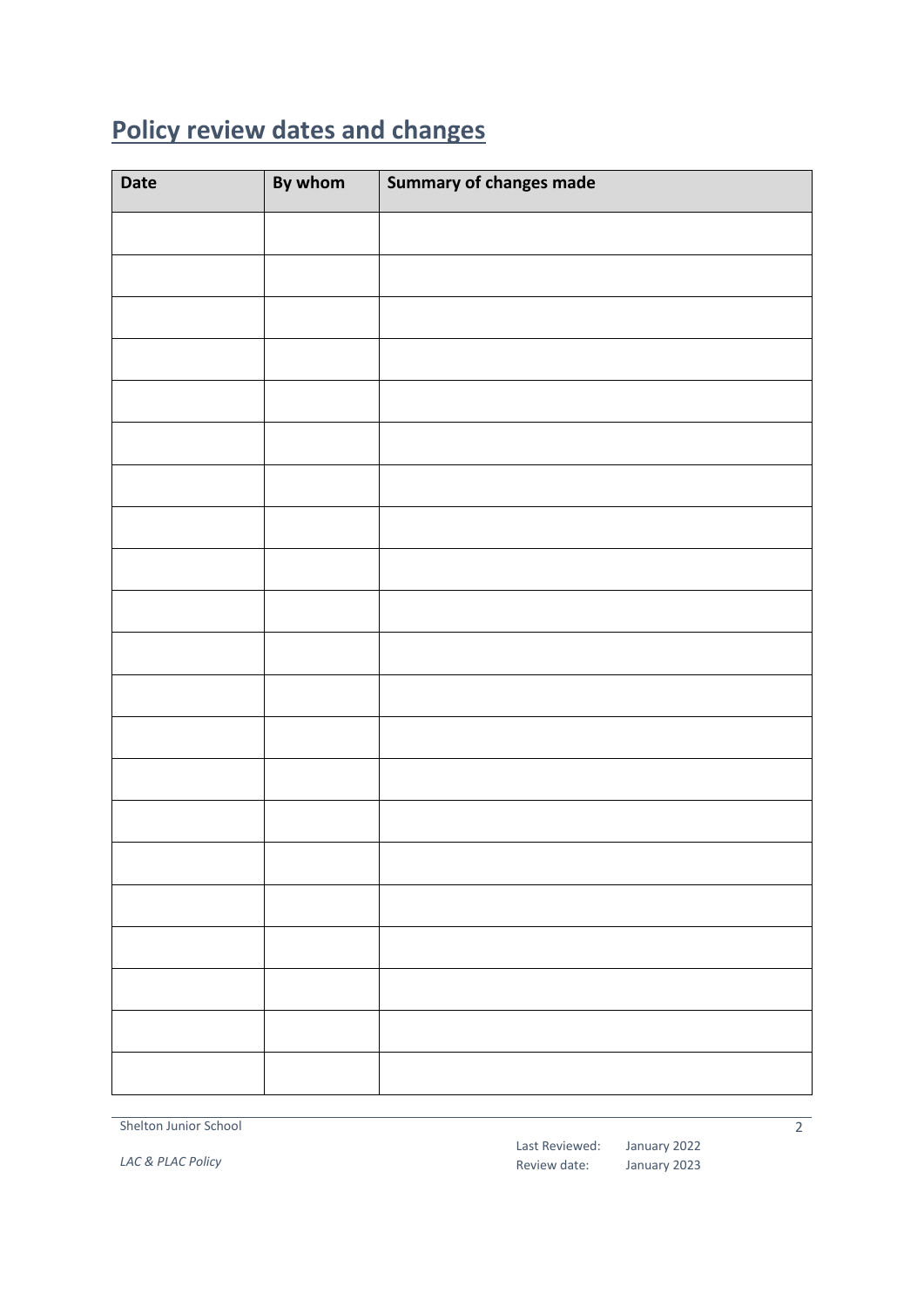#### **Contents**

| P/LAC policy review and evaluation of the effectiveness of the school's provision for P/LAC  6 |  |  |  |  |
|------------------------------------------------------------------------------------------------|--|--|--|--|
|                                                                                                |  |  |  |  |
|                                                                                                |  |  |  |  |
|                                                                                                |  |  |  |  |

*LAC & PLAC Policy*

January 2022 January 2023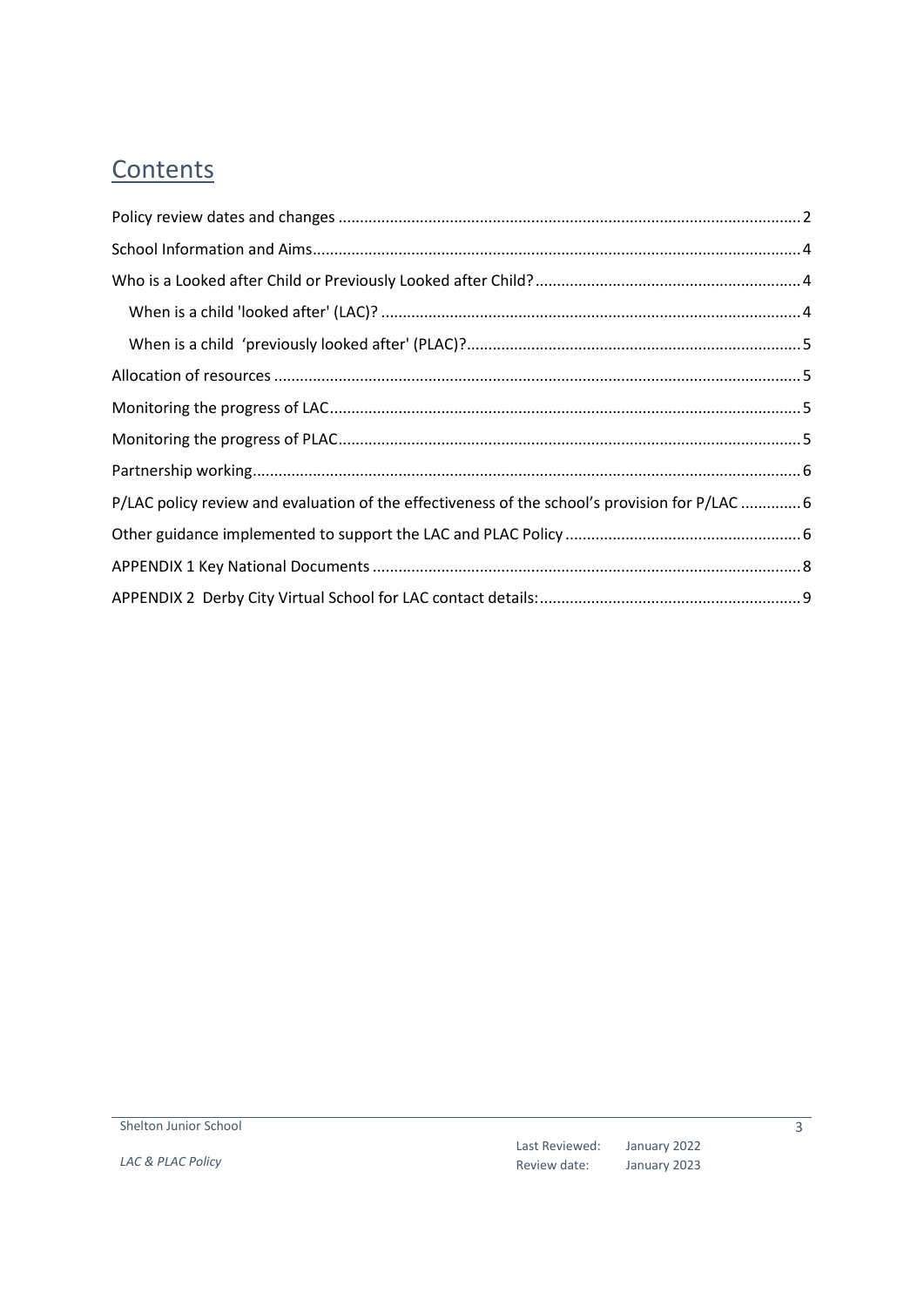#### <span id="page-3-0"></span>**School Information and Aims**

**Designated** Teacher for LAC and PLAC: Mrs Hettie Culling

**Pastoral Lead:** Mrs Vicky Dunkley Smith

**Link Governor for LAC and PLAC:** Mrs Angeline Thorne

Shelton Junior Schools aims for LAC and PLAC pupils is for them to:

**Learn** – Achieve the very best academically that they can

**Trust –** Form trusting relationships with adults and pupils to ensure their healthy social, emotional development

**Succeed** – Whatever any of our pupils' goals and dreams are Shelton Juniors is here to support it.

## <span id="page-3-1"></span>**Who is a Looked after Child or Previously Looked after Child?**

#### <span id="page-3-2"></span>**When is a child 'looked after' (LAC)?**

A child is looked after under the following circumstances:

- The child is in accommodation commissioned and provided by the Local Authority for more than 24 hours.
- The child is the subject of an Emergency Protection Order, Interim Care Order or Care Order either living at home or placed away from home with relatives, friends or local authority carers.
- The child is remanded to Local Authority Care.
- The child is subject to a Secure Order under the Children Act 1989.
- The child is placed for adoption but the adoption order has not been made.
- The child is an unaccompanied minor.
- The child is in receipt of a series of Short Term Breaks as part of a Family Support plan for periods of 24 hours or more. (These children are only looked after for the time that they are placed away from home and do not need to be on your register of Looked After Children; nor do they need Personal Education Plans.)

Shelton Junior School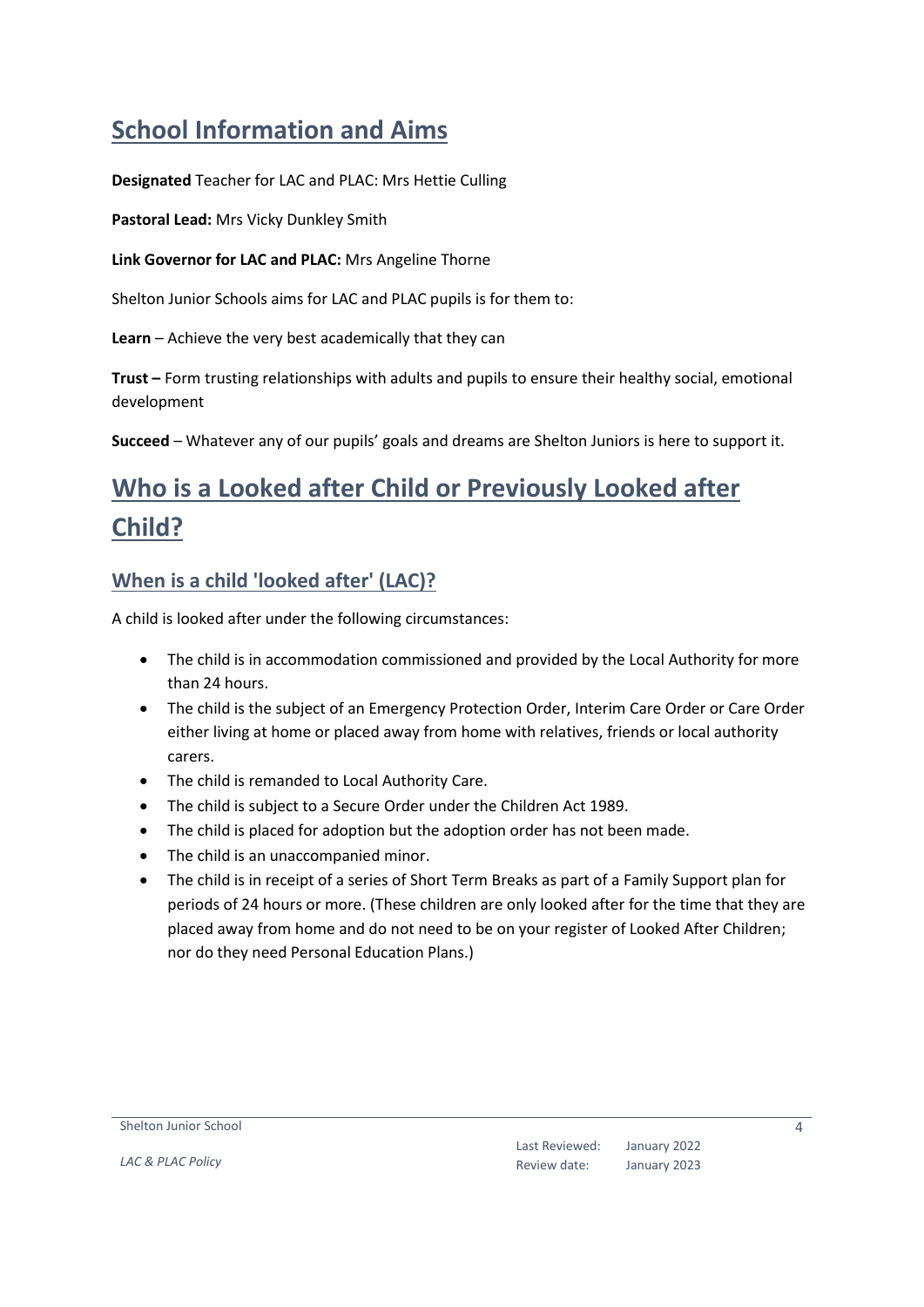#### <span id="page-4-0"></span>**When is a child 'previously looked after' (PLAC)?**

A child is previously looked after when:

- The child is adopted
- The child is made subject to a special guardianship order (SGO) or child arrangement order

#### <span id="page-4-1"></span>**Allocation of resources**

The Governing Board will ensure that the school allocates resources to support appropriate provision for P/LAC. Staff are actively encouraged and supported to attend courses and termly LA Network meeting that helps them to acquire the knowledge and skills needed to support P/LAC. Part of the Designated Teacher's role is to develop awareness with school staff and Governors of issues associated with P/LAC. Pupil Premium Plus (PP+) funding is used to "close the gap" in educational outcomes between P/LAC and their peers. PP+ funding for PLAC is accessed through the schools own budget. PP+ for LAC is accessed through the Local Authority who has parental responsibility for the LAC.

#### <span id="page-4-2"></span>**Monitoring the progress of LAC**

The social worker for the LAC should initiate a Personal Education Plan – PEP - within 10 days of joining either school, or of entering care, and ensure that the young person is actively involved. It is vital that the school assesses each LAC's attainment on entry to ensure continuity of learning.

Shelton Junior School will monitor and track the achievement, attainment and progress of all LAC at regular intervals. LAC will require their PEP to be reviewed, according to their needs, as initiated by the Reviewing Officer, Social Worker or Designated Teacher. The young person's views should be sought by the Designated Teacher and pastoral team and noted on the PEP.

The Designated Teacher will know who all the LAC are in school and will have access to their relevant contact details including parents, carers and social worker, PEPs and attainment and progress data. The Designated Teachers will also know about any LAC from other Local Authorities. It is important that the school flags LAC status appropriately in the school's information systems so that information is readily available as required.

#### <span id="page-4-3"></span>**Monitoring the progress of PLAC**

The parental responsibility for a PLAC is with the adopted parent or persons named on the Special Guardianship Order. This responsibility may be shared between those named and parents. *There is no requirement to hold a PEP meeting for a PLAC but the school monitors and allocates PP+ funding for PLAC to meet the needs of the pupil*. There is regular communication between school and those with parental responsibility for the PLAC.

```
Shelton Junior School
```
*LAC & PLAC Policy*

Last Reviewed: Review date: January 2022 January 2023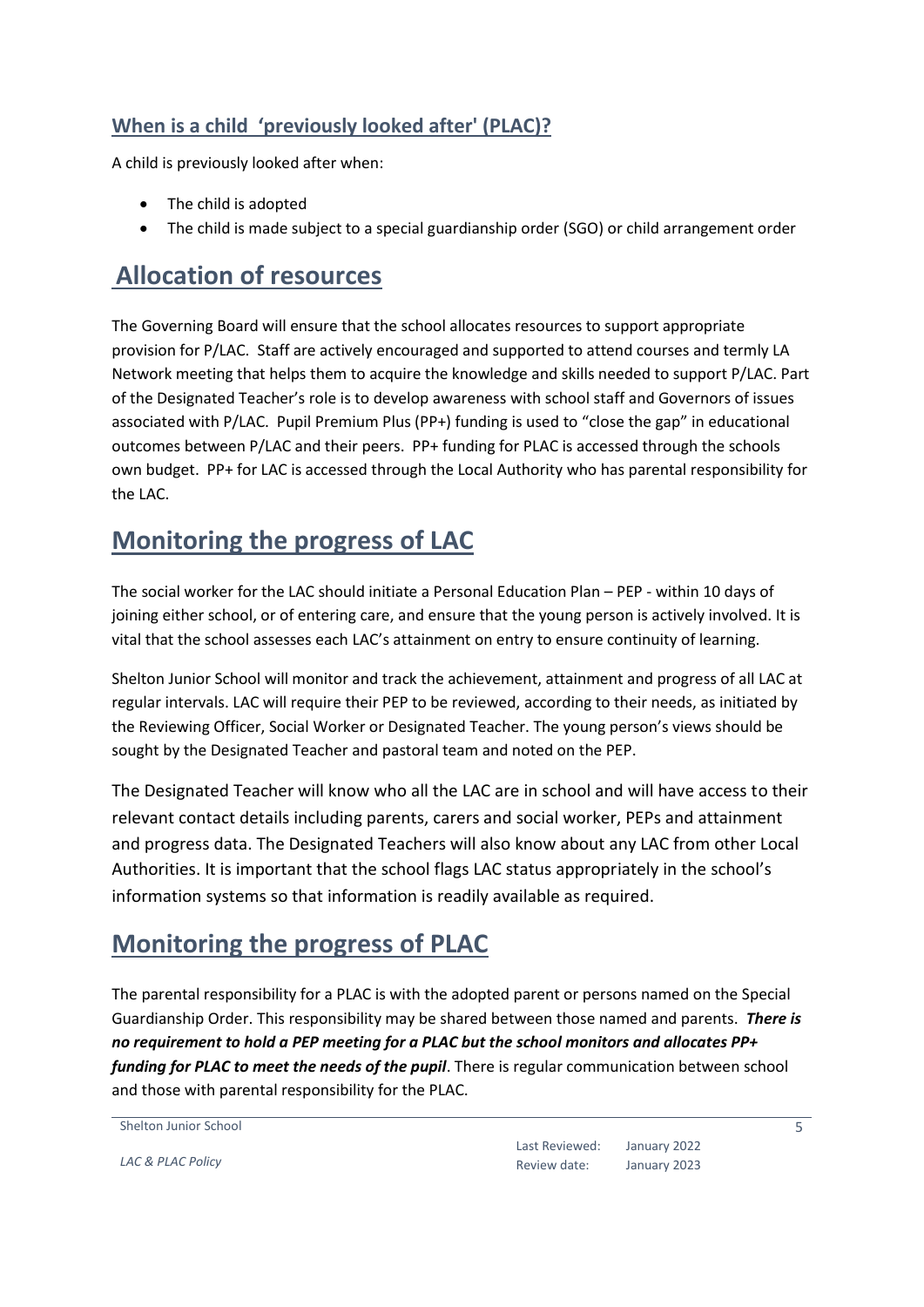**The school encourages adopted parents to make themselves known so that PP+ funding can be gained by recording the pupil as PLAC on the January census return.** 

#### <span id="page-5-0"></span>**Partnership working**

Shelton Junior School firmly believes in developing a strong partnership with parents/carers and care workers to enable P/LAC to achieve their potential. LAC Review meetings and PEP meetings are an opportunity to further this partnership working. Transition meetings when pupils move between schools will be held to discuss any targets and funding usage to ensure a smooth transition for these pupils.

We also recognise the important contribution that external support services make in supporting P/LAC. Colleagues from the following support services may be involved with individual P/LAC:

- Derby City Virtual School for LAC
- educational psychologists and SEN services
- adoption support workers
- medical officers
- school nurses
- the LA named nurse for LAC
- CAMHS (Child and Adolescent Mental Health Services)
- **•** Education Welfare Officers
- Social Care Workers/Children's Practitioners/Residential Child Care Worker
- Youth Offending Service
- Multi-Agency Teams

## <span id="page-5-1"></span>**P/LAC policy review and evaluation of the effectiveness of the school's provision for P/LAC**

The P/LAC policy will be reviewed annually. A report from the designated teacher on outcome of P/LAC pupils is brought to the Governing Board annually.

#### <span id="page-5-2"></span>**Other guidance implemented to support the LAC and PLAC Policy**

This policy is adapted from the Derby City Local Authority policy for schools (2019).

The school is aware of and implements the guidance contained within the key documents outlined in Appendix 1. In particular:

Shelton Junior School

*LAC & PLAC Policy*

Last Reviewed: January 2022 Review date: January 2023 6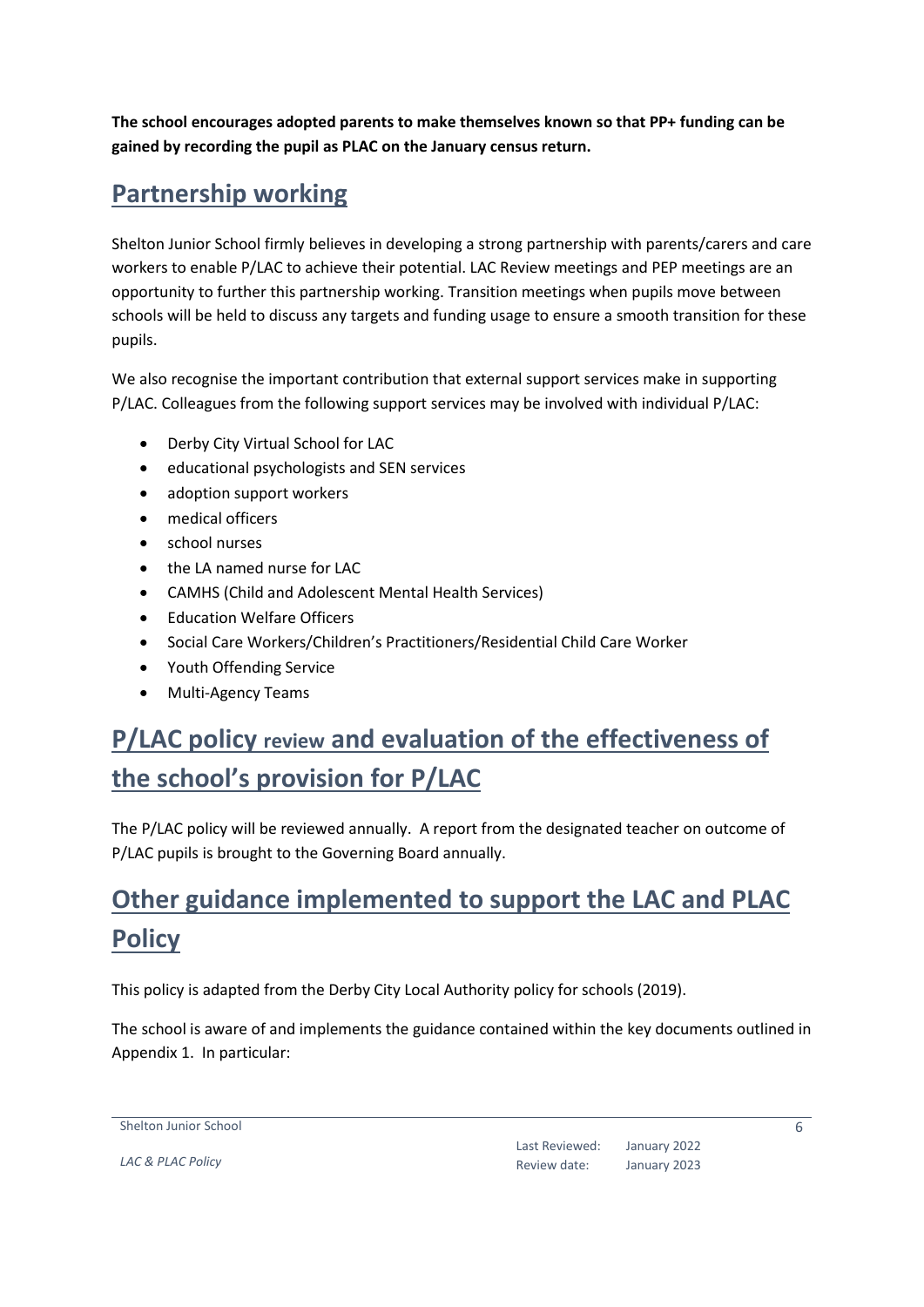- 1. Admission authorities are required, with some limited exceptions, to give priority to looked after children, children adopted from care under the Adoption and Children Act 2002 and those who left care under a 'Special Guardianship Order' or 'Residence Order' in their oversubscription criteria. The practical effect of this is that in a school's published admission arrangements, the first and highest oversubscription criterion must be looked after children (see paragraph 1.7 of the Admissions Code). Provisions also apply to schools with a religious character and grammar schools (paragraphs 1.37 and 1.19 of the Admissions Code).
- 2. The law gives a local authority that looks after a child the right to direct the admission authority of any maintained school to give them a place. This applies, even where the school is currently full, or is in another local authority area (see paragraph 3.19 of the School Admission Code).
- 3. Governing boards of all maintained schools are required to appoint a designated teacher to promote the educational achievement of looked after children who are on the school roll. Academies are under an obligation to do this through their funding agreements.
- 4. Governing boards must ensure, as a minimum, that:
	- a designated teacher is appointed;
	- the teacher undertakes appropriate training;
	- it considers an annual report from the designated teacher; and
	- it acts on any issues that the report raises.
- 5. Regulations specify that the role of a designated teacher should be carried out by:
	- a qualified teacher, within the meaning of section 132 of the Education Act 2002, who has completed the appropriate induction period (if required); or
	- the headteacher or acting headteacher at the school.
- 6. Following amendments made by the 2017 Act, section 20A of the 2008 Act and Section 2E of the Academies Act 2010 place duties on the governing board of a maintained school in England and the proprietor of an academy in England should:
	- designate a member of staff to have responsibility for promoting the educational achievement of previously looked-after pupils who are no longer looked after in England and Wales because they are the subject of an adoption, special guardianship or child arrangements order, or were adopted from 'state care' outside England and Wales;
	- ensure the designated person undertakes appropriate training; and
	- ensure they and the designated teacher has regard any guidance issued by the Secretary of State.
- 7. All looked after children have a personal education plan (PEP) as part of the care plan that is drawn up by the local authority that looks after them. The PEP forms part of the child's education record.

Shelton Junior School

Last Reviewed: January 2022 Review date: January 2023 7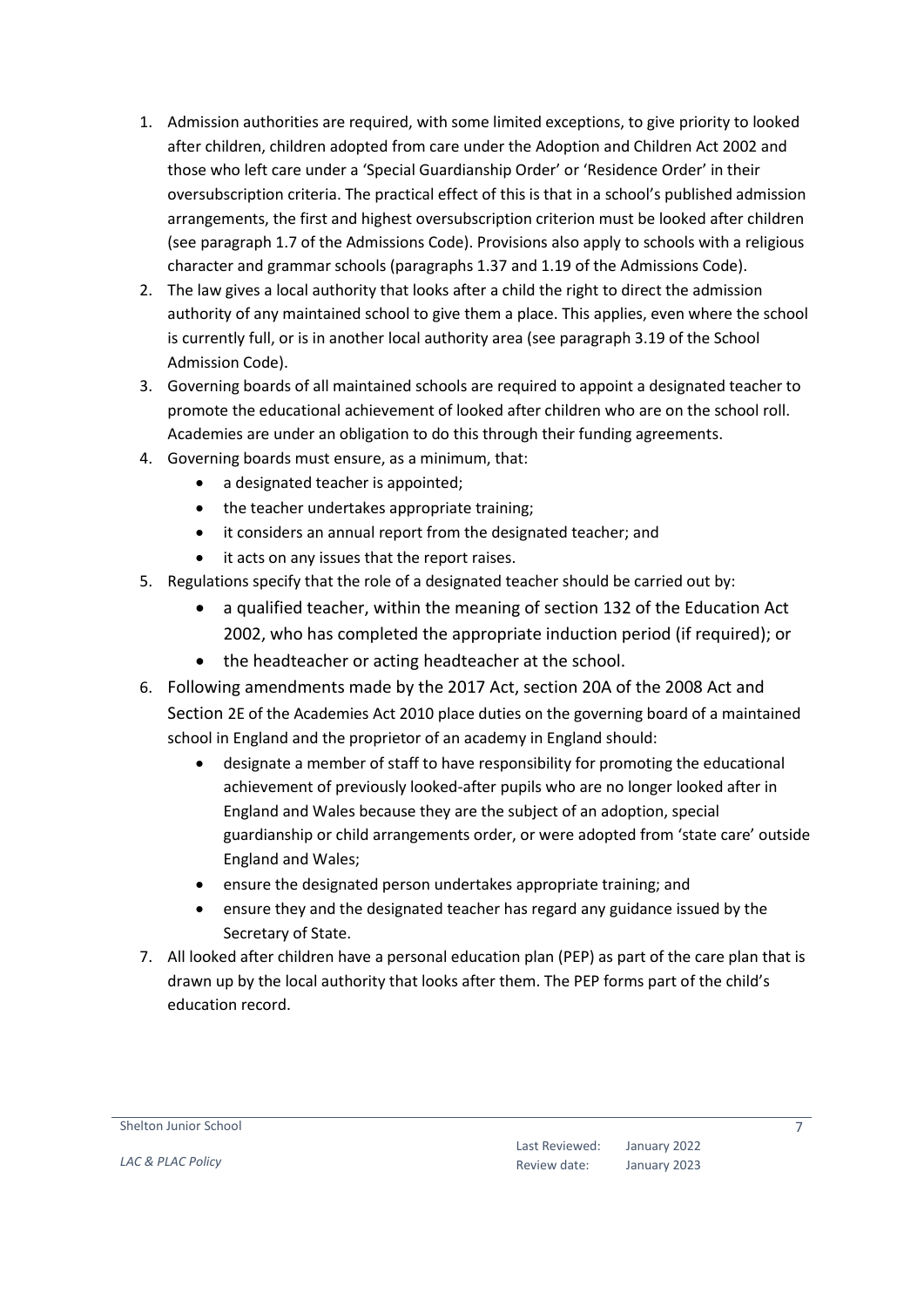#### <span id="page-7-0"></span>**APPENDIX 1 Key National Documents**

- Promoting the Educational Achievement of Looked After Children Statutory Guidance for Local Authorities February 2018
- The Children Act 1989, as amended by the Children and Families Act 2014 and the Children and Social Work Act 2017.
- The designated teacher for looked after and previously looked after children- Statutory Guidance February 2018
- Governance handbook for trustees of academies and multi-academy trusts and governors of maintained schools DfE January 2017 (6.4.12 Looked After Children)
- The Care Planning, Placement and Case Review (England) Regulations 2010, as amended.
- Exclusion from maintained schools, academies and pupil referral units in England A guide for those with legal responsibilities in relation to exclusion, 2012
- Department for Education, School Admissions Code, Feb 2012
- Supporting Looked After Learners A Practical Guide for School Governors 2005
- Advice on the Education of Summer Born Children, July 2013